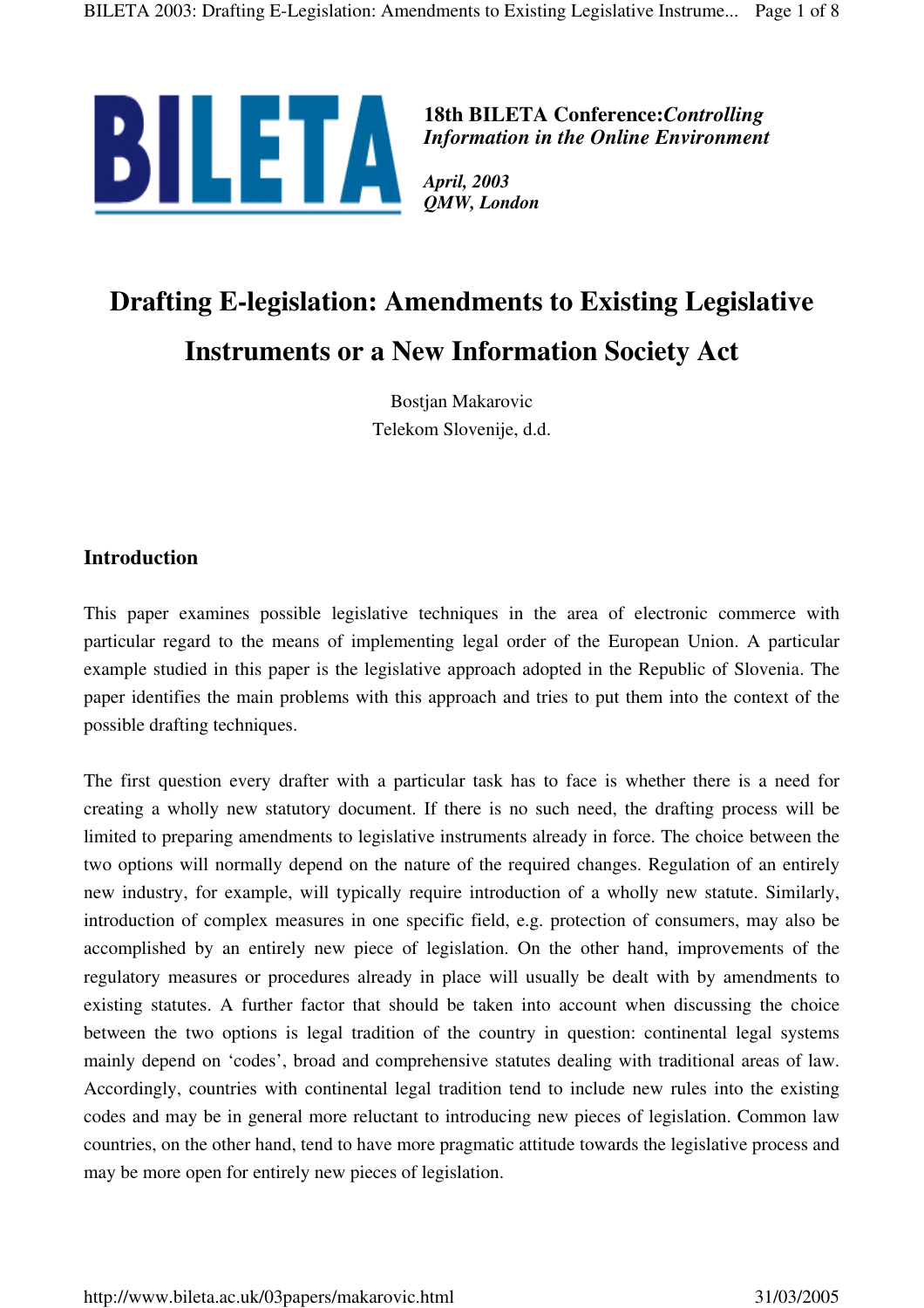In the area of e-commerce, there are basically two causes for additional or different legal regulation: the emergence of a new industry of electronic commerce and the introduction of electronic means into the traditional course of trade and business. In the initial phase, the drafters of the e-legislation dealt exclusively with the second cause. Before the emergence of the World Wide Web as an entirely new virtual marketplace and social environment, lawyers needed only to worry about adapting existing legal rules so that information that requires legal effect may also be sent in the electronic form. Later on, however, entirely new commercial and social patterns and practices emerged, requiring a fundamentally different regulatory approach. The issue was no longer simply bridging the gap between the law and the commercial reality but rather creating a new law for a new environment.

Several countries have faced or still have to face the issue of drafting their legislative responses to the mentioned issues raised by e-commerce. Various models of drafting have been adopted but the prevailing solution seems to be the adoption of a specialised e-commerce act. As experiences show, this may not always be the optimal solution: some e-rules are better dealt with in the context of existing codified law. In this paper, we will try to find the appropriate balance between the two options

#### **What types of rules do we need?**

In order to find the most appropriate legislative technique, one should first look at the types of rules required by the technological and social change caused by the Internet. As already mentioned above, the emergence of the need for new rules in the area of e-commerce is driven by two factors: the use of new technologies in traditional areas of commerce and the emergence of a wholly new electronic marketplace. According to this division, two main types of rules can be identified.

Rules of the first type serve as an interface between e-commercial practices and traditional areas of law such as contract law, property law or administrative law. These rules fall within the scope of the functional equivalent approach as adopted by the UNCITRAL Model Law on Electronic Commerce. [1] These rules refer to the legal validity of electronic messages, conclusion of contracts via electronic communications networks, issuing of transport documents in electronic form etc. We shall refer to these rules as 'the interface rules' as they generally do not seek to establish new standards of behaviour but mainly just help us to overcome the trouble with the existing law. US Uniform Electronic Transactions Act, for example, is a comprehensive collection of the interface rules.[2]

Rules of the second type are, on the contrary, sui generis rules for information society services. These rules refer to behaviour on the electronic marketplace, liability of information society service providers acting as intermediaries, and regulation of new entities such as certification authorities. We shall refer to these rules as 'the sui generis rules', as they are imposing on the e-business community completely new standards of behaviour that are not imposed on actors outside the electronic 'stage'.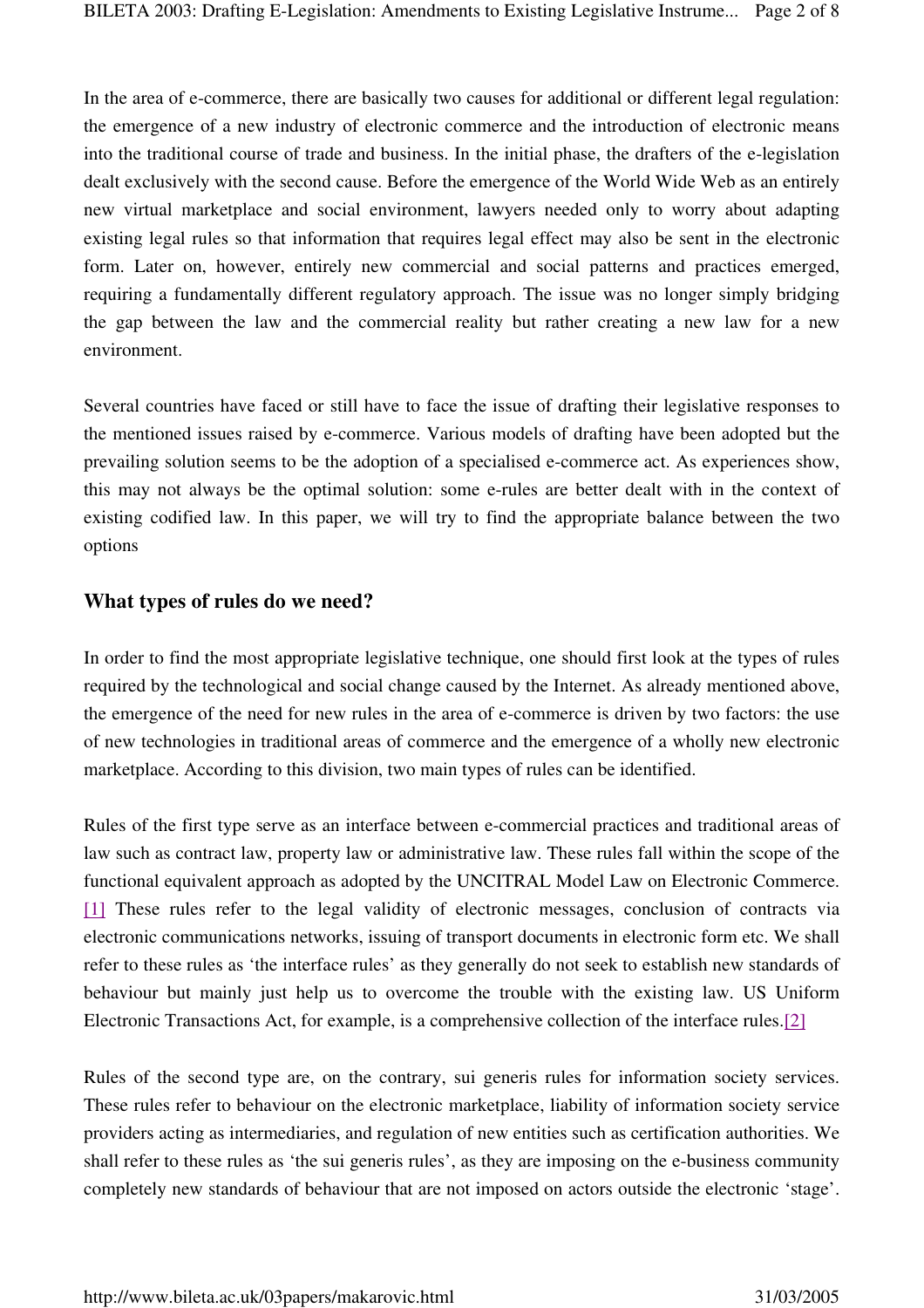[3] Expect for Article 9, EC Directive 2000/31/EC on electronic commerce consists exclusively of the sui generis rules.

It should be observed, however, that some rules are not easily classified as falling into one of the two mentioned categories. Rules of the US Uniform Computer Information Transactions Act governing contracts involving computer information, for example, may be seen both as rules adapting contract law to trading with information or as rules regulating the new information society marketplace. Due to their substantive nature, however, it is more appropriate to classify them as sui generis rules.

#### **Possible drafting solutions for various types of rules**

According to the identified e-commerce issues and various types of rules, one can identify the following basic legislative options:

- 1) One complete Information Society Code. Legislative instruments already in place are left completely intact, whereas all rules concerning e-commerce are dealt with in a separate act.[4] The positive side of this approach is that all rules concerning the new industry of e-commerce are collected in one comprehensive document, making it much easier for the businesses to adapt to the laws in force. This would particularly be the case with small businesses that are not able to afford expensive legal consulting but are happy to be able to rely on one code. However, separate existence of the interface rules may be misleading as this may lead an unaware reader to believe that these rules form a special contract law for the e-environment. Clearly, this is not the case: the interface rules only exist in the context of other bodies of law such as contract law. On the other hand, this technique seems to be ideal for the sui generis rules: since these rules seek to establish a wholly new framework for the information society services, this framework should be contained in a document of its own.
- 2) Amendments only. Every rule affecting e-commerce is incorporated into statutory legislation already in place in the traditional areas of law (contract law, copyright law, media law, administrative law etc.) and no special new act regulating information society services is passed. [5] This technique may be especially desired in the continental systems based on codification governing traditional areas of law. As a consequence, any changes to these traditional areas of law should be effected by amending the code in order to maintain the coherence of the system. Moreover, this technique may be ideal for the interface rules. As the interface rules deal mainly with translating the rules that are already there into the language of information society, they can mostly be included into the existing body of legislation. However, this technique ignores the emergence of a new e-commerce industry and of a new e-marketplace that require regulation which cannot always be fitted into traditional areas of law such as e.g. media law.
- 3) Combined approach. The interface rules are dealt with by amendments to statutes already in place, whereas a new act is passed to incorporate the sui generis rules. This solution seems to overcome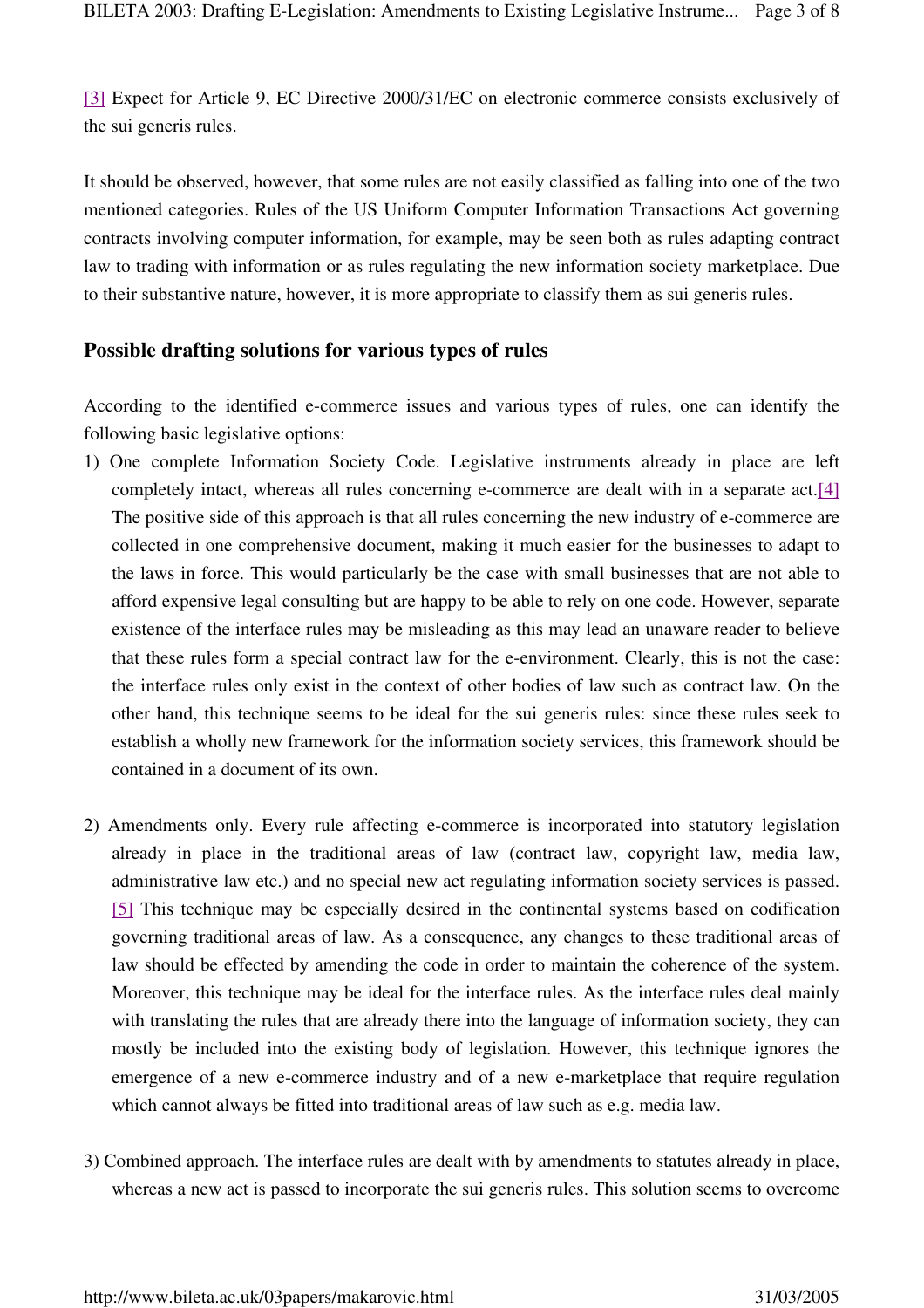the problems with one or the other of the two above options. An example can be found in the German legal system. Whereas several pieces of German legislation, including the Civil Code (BGB), have been amended to fit both the technological changes and the EU directives, new pieces of legislation such as the Teleservices Act (TDG) have also been introduced where appropriate.[6]

#### **Legislative experience in the Republic of Slovenia**

The Republic of Slovenia also adopted a type of combined approach. This approach, however, differed from the optimal combined approach in the sense that it failed to recognise the difference between the interface and the sui generis rules. Accordingly, the laws are not sufficiently transparent, whereas a comprehensive statute regulating the e-commerce industry is still missing.

EU Directives governing electronic commerce were meant to be implemented by two new pieces of legislation: the Electronic Transactions and Electronic Signature Act (ZEPEP), a wholly new statute created to govern the area of electronic commerce, and an amendment act to the Consumer Protection Act (ZVPot). Furthermore, the new Administrative Procedure Act (ZUP) provided for the electronic filing option in administrative procedures. In addition, the new Payment Transactions Act (ZPlaP) introduced regulation in the area of electronic money issuing.

Particularly the drafters of ZEPEP committed several errors as they failed to foresee the connections between the new interface rules of ZEPEP and the legislation already in place. The first part of ZEPEP (which is not much more than a selective translation of the UNCITRAL Model Law on Electronic Commerce) was supposed to act as a universal functional equivalent tool affecting both private and public law. However, as a consequence of this approach, the provisions of ZEPEP were not sufficiently adapted to domestic law, contract law and administrative law in particular, which prevented the act from efficiently performing its function.

For example, ZEPEP sets rules as to when a message is deemed to have been be 'sent'. However, neither the Obligations Code nor the Administrative Procedure Act attach any legal consequences to the fact that a message has been 'sent'. Slovenian contract law strictly relies on the 'reception' theory, whereas the fact that a message has been 'sent' is not relevant for administrative procedure either unless there is proof of sending provided by the Post Office.[7]

On the other hand, provisions of ZEPEP defining receipt of messages reach to the very core of the contract law 'reception theory' but are not sufficiently precise to overcome legal uncertainty. Consequently, the basic question whether an email should reach the recipient's server or his or her home computer in order to be deemed 'received' remains unsolved.[8]

A further problems is posed by the fact that ZEPEP completely ignores the terminology of contract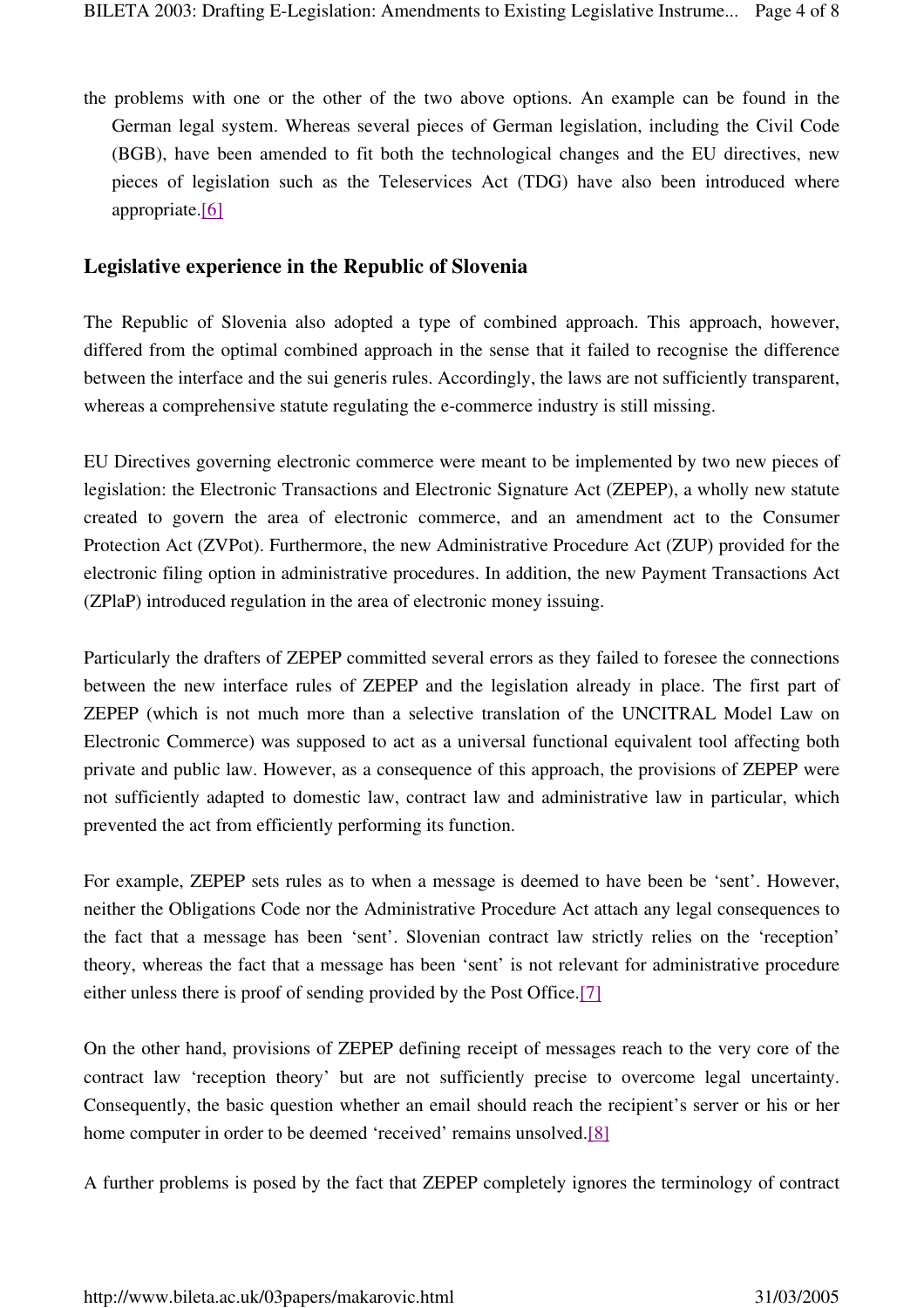law: its provisions on electronic agents refer to 'origination' of messages but fail to refer to the essential contract law institute of 'declaration of will'. Accordingly, there is still doubt whether contract may be validly concluded without human intervention under the laws of Slovenia.

Independently from ZEPEP, the drafters responsible for the area of consumer protection have included the Directive 2000/31/EC provisions dealing with protection of users of services into ZVPot, thereby preventing these provisions from affecting business-to-business transactions. The drafters seem to have overlooked the circumstance that the provisions of the Directive 2000/31/EC dealing with protection of users of services apply not only to business-to-consumer but also to business-to-business transactions unless agreed otherwise by the parties. The only possible remedy for this situation is adding an appropriate reference into the statute regulating business-to-business electronic commerce (most likely amended ZEPEP) which would, however, make the legislation hardly transparent.

To conclude, the drafters have not taken an appropriate approach. On one hand, they have introduced a special act consisting of the interface rules that lacked clear connections to the existing body of law. On the other hand, they have tried to fit the sui generis rules of the Directive 2000/31/EC into the limited framework of consumer protection. It would have clearly been much more efficient to separately amend the Obligations Code and the Administrative Procedure Act with some necessary well-drafted provisions, whereas the necessary sui generis rules of the Directive 2000/31/EC would be contained in a separate statute regulating the e-commerce industry such as ZEPEP.

The lesson from Slovenia seems to be that the drafters need to take into account the consistency of the legal system and the nature of the rules they are implementing. If the drafters had identified the existing rules before having created the e-interfaces for them, the provisions of ZEPEP would have probably been drafted better. Of course, this can only be done if one is able to distinguish between the sui generis and the interface rules.

#### **Possible obstacles for optimal solutions**

Having found out that optimal solutions are not necessarily in place in all the countries, one should look at the possible obstacles for implementing first-best solutions.

First of all, the legislators may not be completely aware of the meaning of the rules in the context of their own domestic legal system. One should bear in mind that e-rules implemented in most countries are mainly derived from international documents such as the UNCITRAL Model Law on Electronic Commerce or certain legal documents originating from the e-commerce superpowers such as the US or the EU. Accordingly, the drafters may actually believe (which seemed to be the case in the Republic of Slovenia) that the internationally recognised interface rules are sufficiently universal that it is not necessary to take into account the particularities of domestic legal systems when implementing them. As for the ZEPEP, the drafters even declared that the act affected all the areas of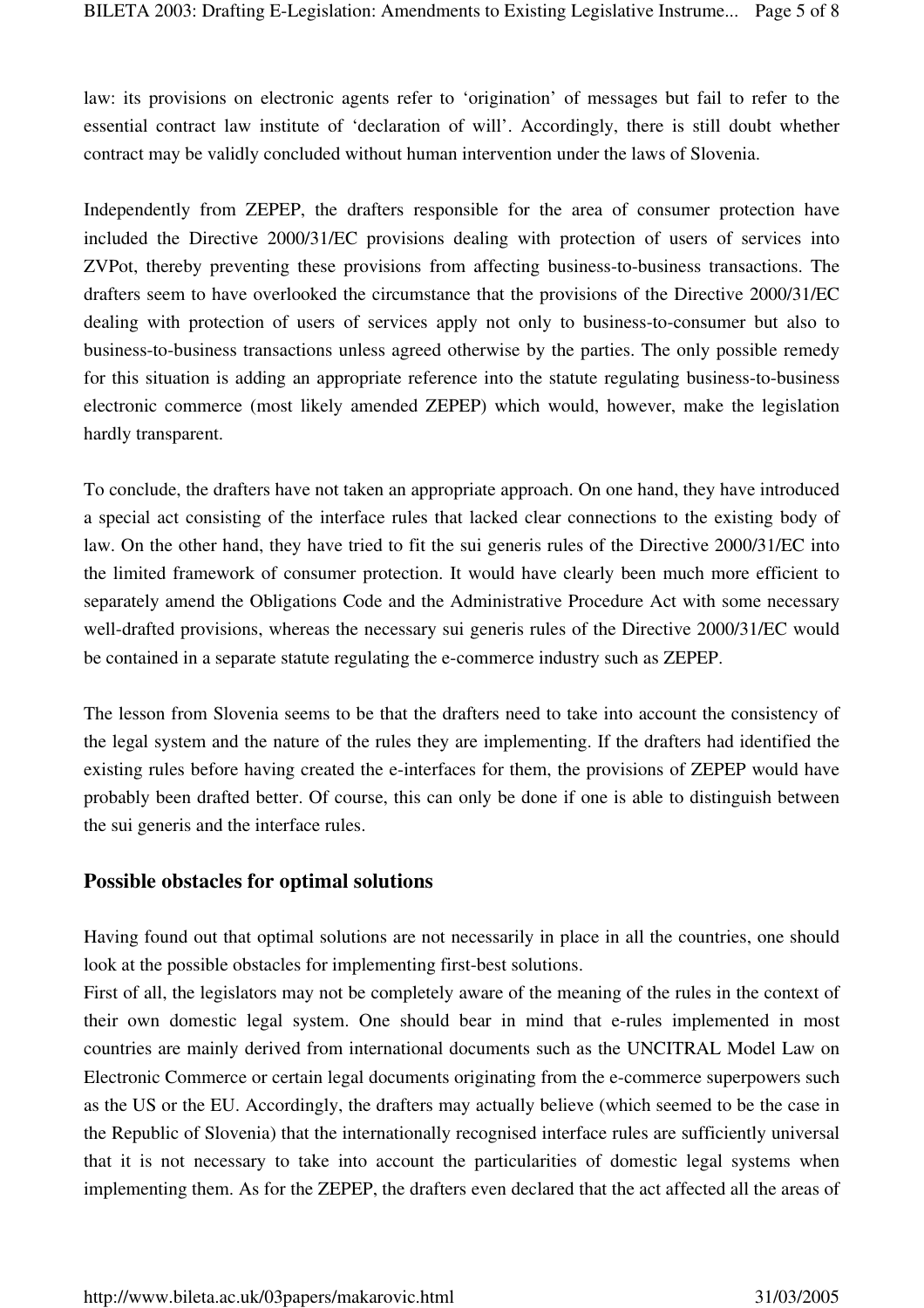private and public law without actually establishing what this effect may and should be.

The limitation of the drafters' powers poses another problem. Many countries established specialised ministries or agencies for information society or e-commerce. However, these bodies may have little or no impact on the opinion of bodies such as ministries of justice that are responsible for drafting private law in general. Accordingly, it may be easier for the drafters to propose a special act presumably affecting only their own field of jurisdiction and leaving main statutes in the area of private law intact. This is, of course, wrong. The interface rules should primarily be dealt with by the people who are responsible for the existing body of legislation. Especially in the area of private law, both learned scholars and practitioners should be consulted before introducing them.

Moreover, the politicians, the business community and the general public may see the passing of an 'Electronic Commerce Act' as 'fashionable'. In this respect, the content of the act could be of secondary importance: the state officials may be sufficiently satisfied with the fact that the country has passed an act on electronic commerce. ZEPEP, for instance, was considered to be an important step forward by some engineers and e-business people. These people, however, had no particular knowledge in law and their opinion only referred to the fact that the act was there, without really knowing what it was about.

Furthermore, confusing issues of e-commerce with the ones of e-government may pose a further danger for efficient drafting. The drafters of ZEPEP, for example, hardly addressed the issue of facilitating e-commerce but rather relied on fostering governmental activities in the area of information society. Accordingly, regulation introduced for the area of commercial communication in electronic form was more or less a by-product of the electronic signature certification system that ZEPEP established primarily for the needs of the governmental agencies. As such, this regulation failed to fully address the actual obstacles for electronic trading in the relevant legislation already in place.

#### **The impact of convergence**

Another factor that should be taken into account when drafting information society legislation is convergence. One should not overlook the fact that information society service providers at the same time often act as providers of telecommunications i. e. electronic communications services. Furthermore, issues such as liability of service providers or communications privacy similarly affect both types of service providers.

Despite the formal division between conveyance and content in the EU law, electronic communications service providers are involved in information society services to the extend that makes it increasingly difficult to distinguish between the two activities. Moreover, technologically more neutral wording of the new EU electronic communications regulatory framework makes it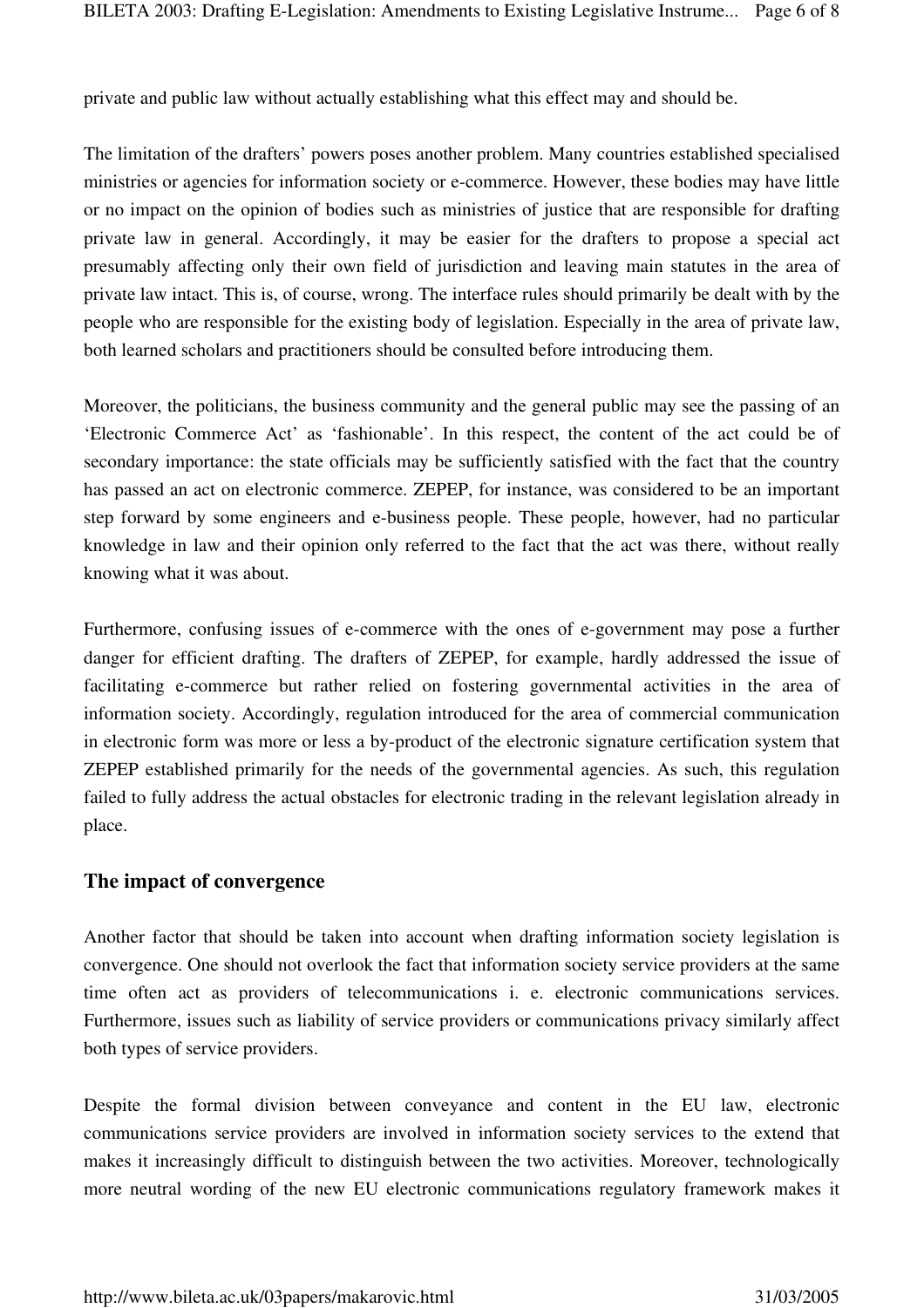much easier to establish links between the two areas of regulation.

Accordingly, the drafters could take convergence of services into account when creating laws regulating information society services. One possibility is to create a single 'Information- and Communications Services Code' that would include provisions both for information society- and electronic communications services. Again, as this statute would be based on the emergence of a new industry and new markets, it should primarily deal with the sui generis rules.

The idea of a single 'Information- and Communications Services Code' may be particularly welcome in countries like Slovenia that are at the same time facing the reforms of both e-commerce and telecommunications statutes. Furthermore, as far as Slovenian information- and communications services market is concerned, a single code would be consistent with the fact that electronic communications service providers are getting increasingly involved in offering content services. Mobitel, the largest mobile operator in the country, has recently launched a new information portal service, whereas SiOL, the largest Internet Service Provider, is preparing to offer streaming video via ADSL while already running an extensive Web based portal.

### **Conclusion**

When drafting e-legislation, one should observe not only the content of the rules but also the coherence and consistency of the legal system. The later two elements can only be preserved by appropriately choosing the legislative technique. At the end of the day, every piece of private or public law legislation should be drafted to function seamlessly in both 'physical' and virtual environments. Therefore, the interface rules should in the long run become fully merged with the rest of the private or public law.

On the other hand, as long as separate e-industries and e-markets continue to exist, they may require special legal treatment and regulation in the form of sui generis information society statutes. In addition, one should consider that fact that the industry of e-commerce has to a high extent become merged with the telecommunications industry. If there is sufficient ground to believe that there is actually one information- and communications industry, this may also be sufficient ground to introduce a single 'Information- and Communications Services Code'.

<sup>[1]</sup> See Guide to Enactment of the UNCITRAL Model Law on Electronic Commerce (1996). [2] See Prefatory Note to the Uniform Electronic Transactions Act (1999).